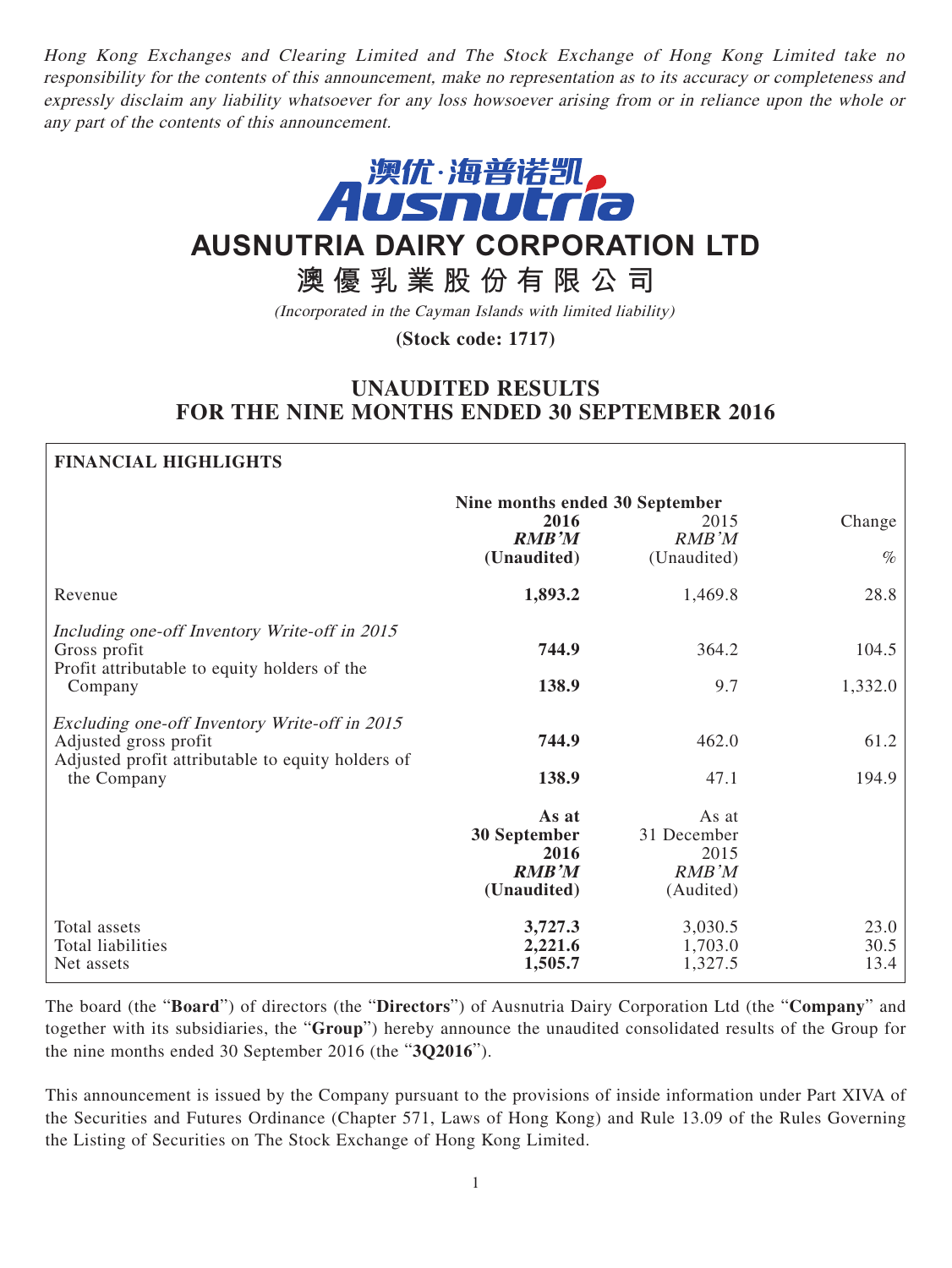## **UNAUDITED CONDENSED CONSOLIDATED STATEMENT OF PROFIT OR LOSS**

For the nine months ended 30 September 2016

|                                   | Nine months ended<br>30 September |                |
|-----------------------------------|-----------------------------------|----------------|
|                                   | 2016                              | 2015           |
|                                   | <b>RMB'000</b>                    | <b>RMB'000</b> |
|                                   | (Unaudited)                       | (Unaudited)    |
| <b>REVENUE</b>                    | 1,893,204                         | 1,469,799      |
| Cost of sales                     | (1, 148, 311)                     | (1,105,645)    |
| Gross profit                      | 744,893                           | 364,154        |
| Other income and gains            | 33,186                            | 29,155         |
| Selling and distribution expenses | (432,005)                         | (333,519)      |
| Administrative expenses           | (128, 276)                        | (80, 289)      |
| Other expenses                    | (11, 353)                         | (9,632)        |
| Finance costs                     | (13,686)                          | (9,201)        |
| Share of profits of associates    | 2,278                             | 3,258          |
| Profit/(loss) before tax          | 195,037                           | (36,074)       |
| Income tax expense                | (44,308)                          | 13,049         |
| PROFIT/(LOSS) FOR THE PERIOD      | 150,729                           | (23, 025)      |
| <b>Attributable to:</b>           |                                   |                |
| Owners of the parent              | 138,884                           | 9,656          |
| Non-controlling interests         | 11,845                            | (32,681)       |
|                                   | 150,729                           | (23, 025)      |

The Group's unaudited consolidated results for the 3Q2016 have been prepared in accordance with the accounting policies adopted by the Group as disclosed in the Group's latest annual report for the year ended 31 December 2015.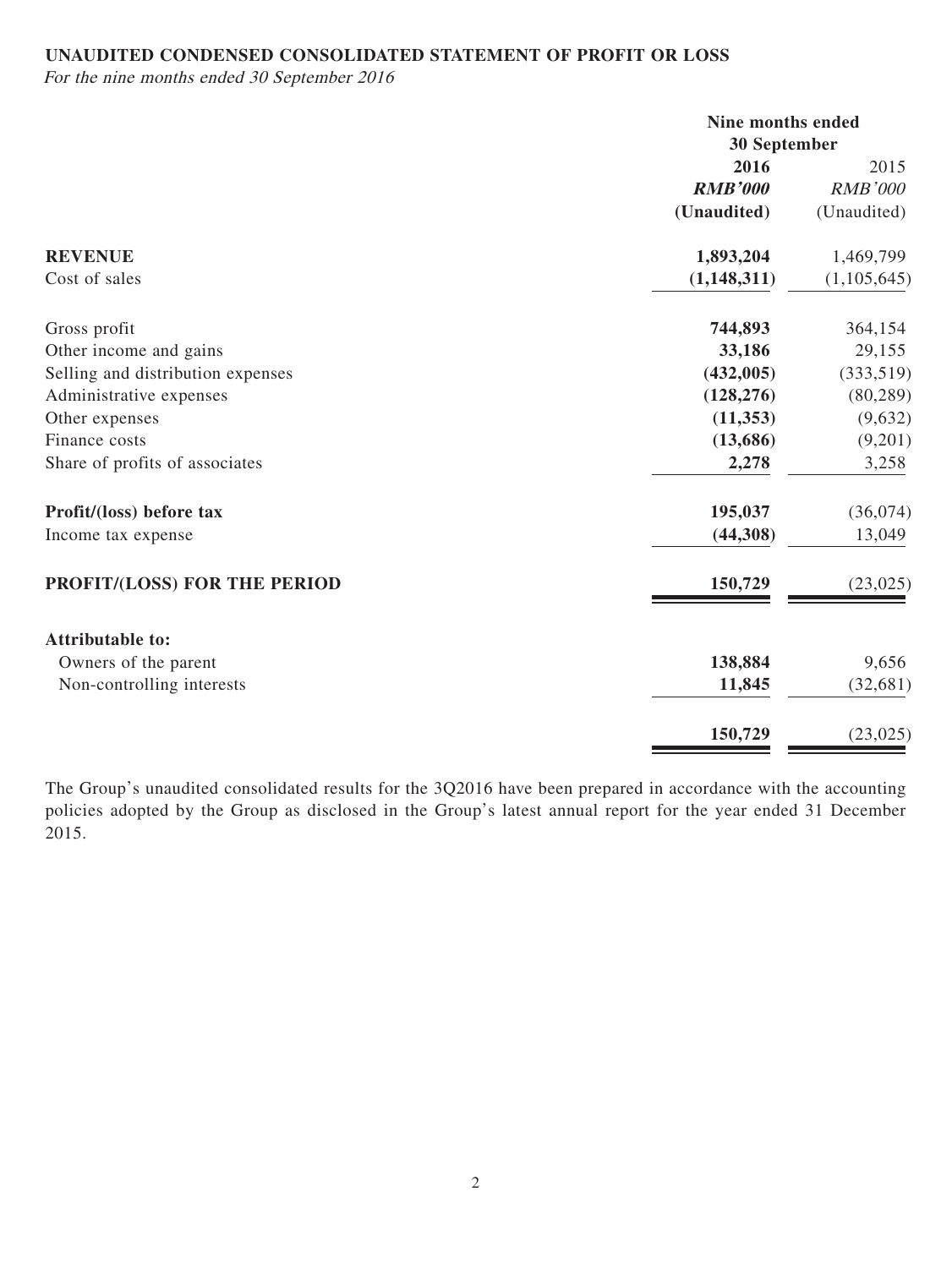## **MANAGEMENT DISCUSSION AND ANALYSIS**

#### **Revenue**

For the 3Q2016, the Group recorded revenue of approximately RMB1,893.2 million, representing an increase of approximately RMB423.4 million, or approximately 28.8%, from approximately RMB1,469.8 million when compared with the corresponding period in 2015.

An analysis of revenue is as follows:

|                        | Nine months ended 30 September |               |                                                                             |  |
|------------------------|--------------------------------|---------------|-----------------------------------------------------------------------------|--|
|                        | 2016                           | 2015          | Change                                                                      |  |
|                        | <b>RMB'M</b>                   | <b>RMB</b> 'M | $% \mathcal{P}_{\mathcal{A}}^{\mathcal{A}}\equiv \mathcal{A}^{\mathcal{A}}$ |  |
|                        | (Unaudited)                    | (Unaudited)   |                                                                             |  |
| Own brands in the PRC: |                                |               |                                                                             |  |
| Cow infant formula     | 667.4                          | 403.4         | 65.4                                                                        |  |
| Goat infant formula    | 461.2                          | 356.0         | 29.6                                                                        |  |
|                        | 1,128.6                        | 759.4         | 48.6                                                                        |  |
| Others                 | 764.6                          | 710.4         | 7.6                                                                         |  |
| Total                  | 1,893.2                        | 1,469.8       | 28.8                                                                        |  |

### **Profit Attributable to Equity Holders of the Company**

The Group's profit attributable to equity holders of the Company for the 3Q2016 amounted to approximately RMB138.9 million, representing an increase of approximately RMB129.2 million or 1,332.0%, when compared with the corresponding period in 2015. In September 2015, the Group recorded a one-off write-down of inventory in the Netherlands of approximately RMB97.8 million for the nine months ended 30 September 2015 (the "**Inventory Write-off**"). Excluding the impact of the Inventory Write-off, the profit attributable to the Shareholders for the 3Q2016 represented an increase of RMB91.8 million or 194.9%, when compared with the corresponding period in 2015.

On 4 November 2016, the Company issued a positive profit alert announcement to inform the shareholders (the "**Shareholders**") and potential investors of the Company that, based on the preliminary review of the unaudited consolidated management accounts of the Group for the 3Q2016, it was anticipated that the Group will record a substantial increase in profit attributable to the Shareholders in the range of RMB135.0 million to RMB139.0 million, representing an increase of RMB125.3 million to RMB129.3 million, when compared with the corresponding figures of RMB9.7 million for the corresponding period in 2015.